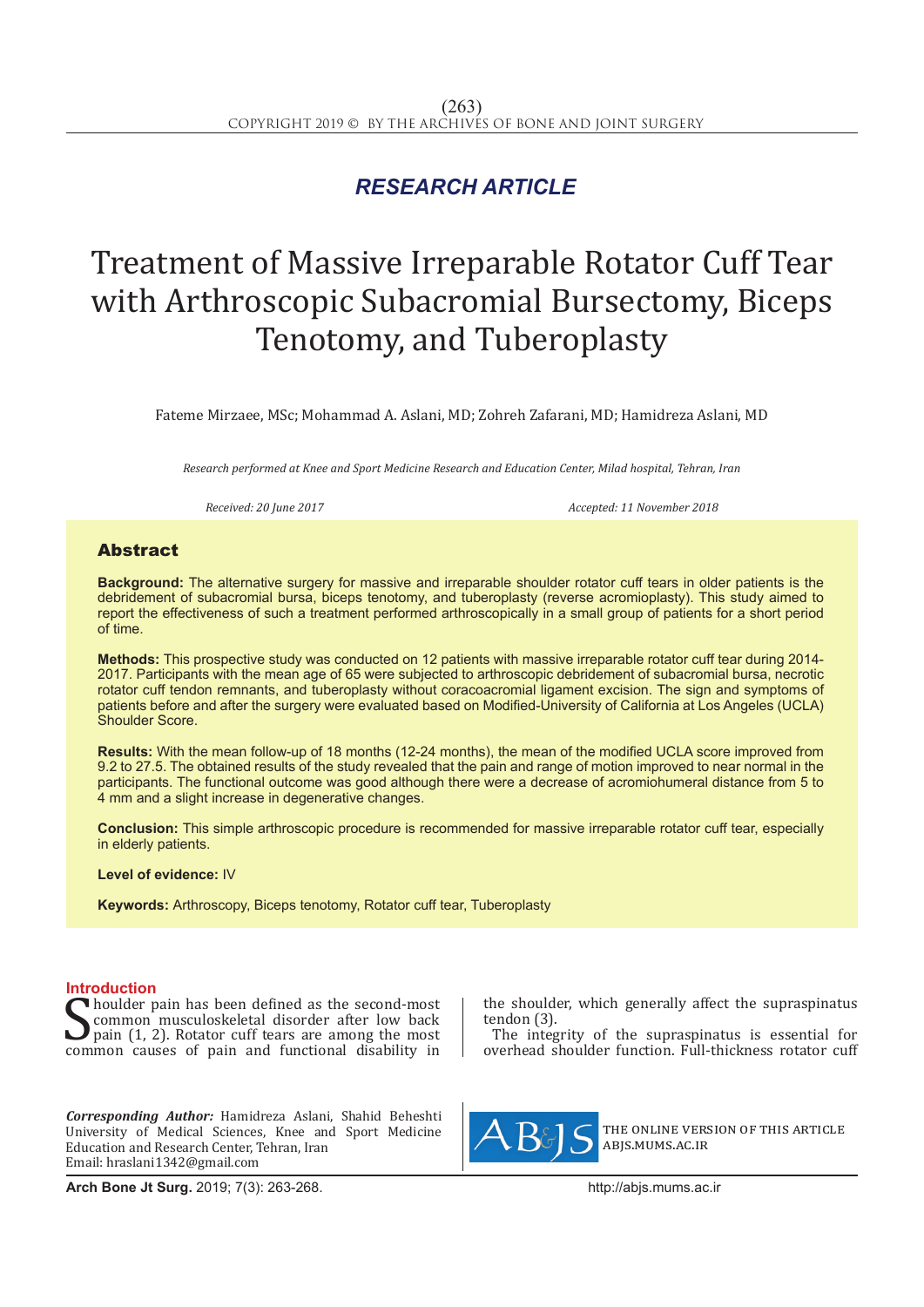tears mostly do not heal by itself. These tears can be repaired surgically using open surgery or arthroscopicassisted approach (4, 5).

In recent years, there has been a dramatic change in the surgical treatment of massive irreparable shoulder rotator cuff tears. Current treatments include a wide range of non-surgical treatment, open debridement or arthroscopic and subacromial decompression, superior capsular reconstruction, direct repair of tear, muscles transfer, and glenohumeral joint arthroplasty (3, 5, 6).

Many authors believe that the decompression and debridement of massive rotator cuff tear can lead to good outcomes and patient satisfaction for appropriately selected patients. Elderly patients with lower activity demands and the main concern of pain relief are suitable candidates for this surgery, more specifically if they do not respond to conservative treatments (5, 7).

Many studies in the field of decompression and debridement have emphasized on the importance of releasing sufficient subacromial space to relieve pain in patients with massive rotator cuff tear (8, 9). Clinical studies on the cadaver have explained the importance of coracoacromial arch as passive stabilizer strength against upward and forward humeral head displacement, more specifically in the presence of massive rotator cuff tear (10).

In 2004, the arthroscopic procedure was explained by Scheibel, including the arthroscopic glenohumeral debridement, arthroscopic tuberoplasty of subacromial space, and possibility of biceps tenotomy based on the pathology of biceps tendon (11). The current study aimed to evaluate the efficiency of this method regarding the pain and improvement of the range of motion among elderly patients.

#### **Materials and Methods**

This prospective study was conducted on 12 patients (7 males and 5 females) with extensive rotator cuff tears during 2014-2017. The mean age of participants was 65 years [range: 60-75 years; Table 1]. The exclusion criteria included young age, extensive but restorable tear (even partially restorable), and rotator cuff arthropathy. The history of minor trauma was reported by four patients and none of the participants

| <b>Table 1. patient characteristics</b>                                                                       |                |
|---------------------------------------------------------------------------------------------------------------|----------------|
| Number of patients                                                                                            | 12             |
| Mean Age, years (range)                                                                                       | 65 (60_75)     |
| Males/females, n                                                                                              | 7/5            |
| Side of effect $(R/L)$                                                                                        | 8/4            |
| Mean Symptom duration, month (range)                                                                          | $12(7-17)$     |
| Type of non-operative treatment<br>Local injection(Steroid/Hyaluronic gel)<br>physical therapy<br><b>Both</b> | 4/3<br>8<br>10 |

were previously subjected to surgery on the shoulder. All the patients had been under treatment with physical therapy, nonsteroidal anti-inflammatory drugs, and subacromial injections (hyaluronic gel or corticosteroid) for at least 6 months. The mean duration of the symptoms before surgery was 12 months (8-18).

#### *Examination of the patients before the Surgery*

Based on the clinical examination and radiographic evaluation, including true anteroposterior view and outlet projection of the supraspinatus muscle of the shoulder, and magnetic resonance imaging (MRI), the subjects were diagnosed with rotator cuff tear. Regarding physical examination, all patients had a positive "Hawkins-Kennedy" impingement test, and Belly-press test was positive in two patients (12).

The pain or function, motion, muscle strength, and satisfaction of the investigated patients before the surgery and at the final visit after the surgery were evaluated based on the Modified-University of California at Los Angeles (UCLA) Shoulder Rating Scale (13).

All patients had significant weakness of supraspinatus and other rotator cuff muscles of the shoulder. Before the surgery, the mean shoulder abduction was 100° (20- 150°), and 4 patients had obvious clinical atrophy of supraspinatus and infraspinatus muscles.

On radiographic examination, the mean acromiohumeral distance was 5 mm (range: 5-9 mm). Moreover, six patients had mild degenerative changes in the upper half of the glenohumeral joint. In the supraspinatus outlet view, six patients had type II and two patients had type III acromion.

The MRI examination aimed to evaluate the muscular atrophy and fatty degeneration (muscle tissue replacement by fat). Moreover, the results of MRI indicated chronic tears, severe tendon retraction, and muscular atrophy [positive tangent sign was detected by MRI (14)], especially in supraspinatus. All patients completed the consent form before the surgery.

#### *Surgical technique*

Diagnostic arthroscopy was performed through a standard primary posterior portal. The size of rotator cuff tears was estimated in the next step. Accordingly, eight patients had a complete tear of supraspinatus and infraspinatus, and four patients had large tears of subscapularis tendon, which were repaired partially or completely. The biceps tenotomy was performed through the anterolateral portal for all the patients. The long head of the biceps tendon led to pathologic changes, including dislocation, complete or incomplete tear and synovitis.

The patients were in a beach chair position. The debridement of the inflamed synovium and subacromial bursa was performed considering the acromion and surrounding the coracoacromial ligament. The necrotic and irregular remnant of the tendon attached to the tuberosity was also removed. If the free end of the rotator cuff tendon was unstable, it was debrided in order to create a stable edge. The coracoacromial arch was retained, followed by exostoses (bone tuberosity)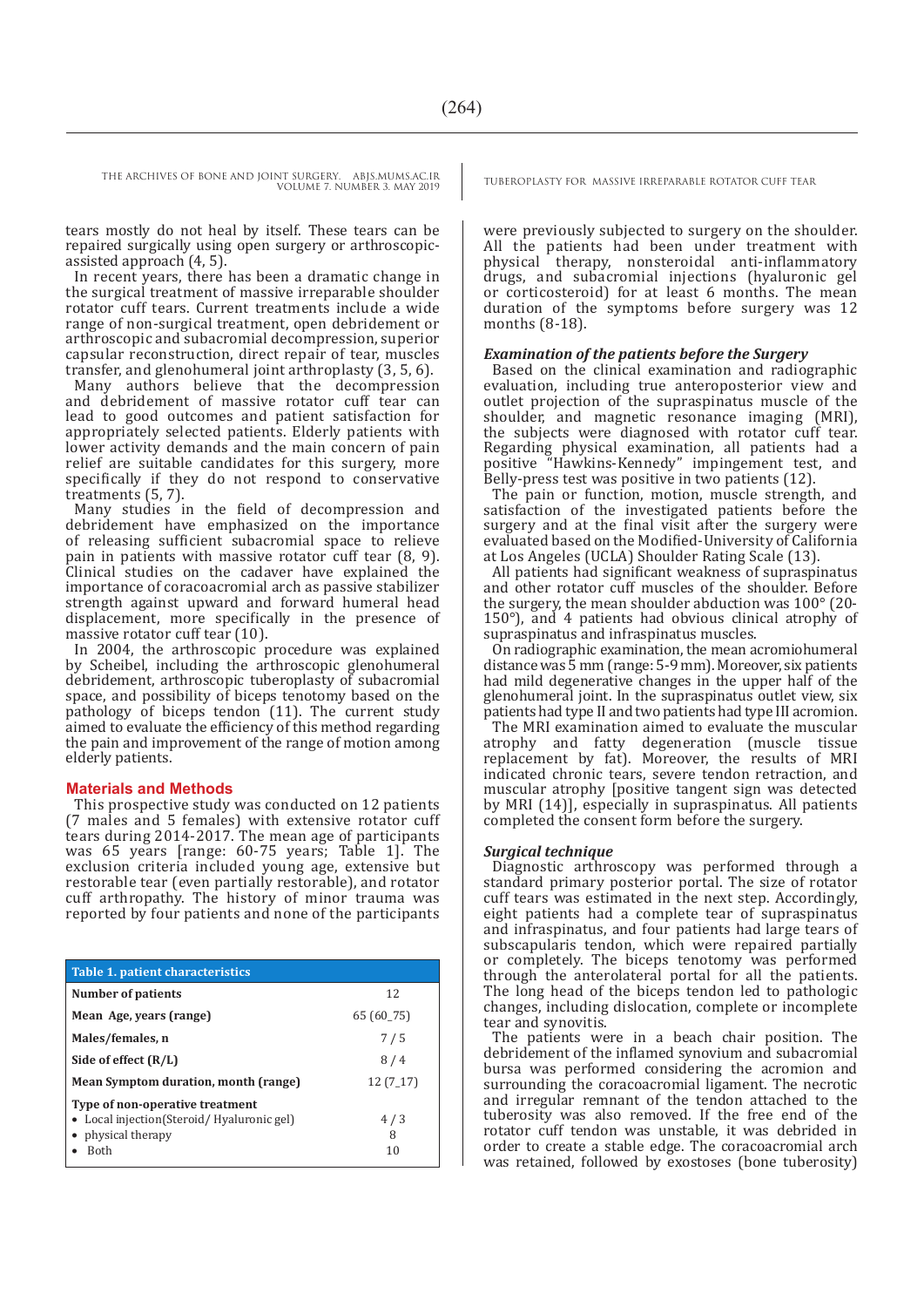

**Figure 1. Shaping humeral head view by Burr (GT: greater tuberosity , HH:humeral head).**

on the greater tuberosity of the humerus. Moreover, the impingement test was performed to identify the sections that got stuck under the coracoacromial arch.

The prominent part of the tuberosity was removed using an arthroscopic bur. The goal was to remove all prominent parts of tuberosity, shaping the humeral head, and creating a smooth uniform surface that can slide under the arch [Figure 1].

The limb was kept at  $60^\circ$  abduction and all sections of tuberosity were examined in this position by the internal and external rotation of the shoulder. After 24 h of immobilization in a shoulder sling, physiotherapy with passive movements was started for the first 2 weeks. Subsequently, the active movements and strengthening of the remaining rotator cuff, deltoid, and muscles surrounding the scapula continued until improvement in shoulder function reached a steady state (mean duration of 6 months). To protect the long head of the biceps tendon after tenotomy, the patient needed to avoid doing heavy work with the elbow and

strong supination of the forearm for 4 months.

#### **Results**

During the mean follow-up of 18 months (12-24 months), preoperative data were compared with the final visit according to the criteria of Modified-UCLA Shoulder Rating Scale. Data analyses were conducted using the SPSS software (version 22; SPSS Inc, Chicago IL). *P-value* less than 0.05 was considered statistically significant. The Kolmogorov-Smirnov test was used to assess the normality of the data. Moreover, paired sample t-test (for normal data) and Wilcoxon rank sum test (for non-parametric data) were used to compare the mean differences before and after the surgery.

The results of the treatment were excellent for six patients (34-35 points), good for five patients (29-33 points), and moderate for one patient  $(\dot{\leq} 29 \text{ points})$ . The mean UCLA score before the surgery was 9.2, which increased to 27.5 after the surgery (*P˂0.001*). The most considerable symptom in these patients was pain that improved from 9 (out of 10) before the surgery to 2.5 after the surgery (*P˂0.001*). The results showed that 10 patients had no pain, 2 patients had pain at the time of exercise, and none of the patients had any nighttime pain.

The mean shoulder abduction increased after the surgery (*P˂0.001*). The increased range of motion in each patient was closely correlated with the improvement of postoperative pain. The results indicated that, at the final visit, the mean shoulder flexion increased from 97° before the surgery to 148° after the surgery in 9 patients (*P˂0.001*, Table 2]. Compared with the preoperative radiographs, immediate postoperative radiograph showed a slightly greater tuberosity with a uniform surface in all patients. However, the acromiohumeral distance decreased from 5 to 4 mm [Figure 2].

As was observed, four patients had degenerative changes before the surgery, and the radiographic results of two patients showed degenerative changes after the surgery. However, degenerative changes had no significant correlation with clinical and functional outcomes after the surgery (*P=0.07*).

| Table 2. Comparison of patiant's outcomes before and after surgery |                       |                       |               |                       |         |  |
|--------------------------------------------------------------------|-----------------------|-----------------------|---------------|-----------------------|---------|--|
| <b>Variables</b>                                                   | <b>Before surgery</b> |                       | After surgery |                       | P Value |  |
|                                                                    | Mean                  | <b>Std. Deviation</b> | Mean          | <b>Std. Deviation</b> | .000    |  |
| $Abd^{\circ}$                                                      | 100                   | 19.4                  | 160           | 19.9                  | .000    |  |
| $Fix^{\circ}$                                                      | 97                    | 17.6                  | 148           | 18.1                  | .000    |  |
| VAS                                                                | 9                     | 0.7                   | 2.5           | 0.5                   | .000    |  |
| <b>UCLA</b>                                                        | 9.2                   | 0.8                   | 27.5          | 0.8                   | .000    |  |
| Acromiohumeral distance(mm)                                        | 5                     | 0.2                   | 4             | 0.3                   | .000    |  |

score Shoulder (UCLA) Angeles Los at California of University-Modified ,(VAS) scale scale analogue Visual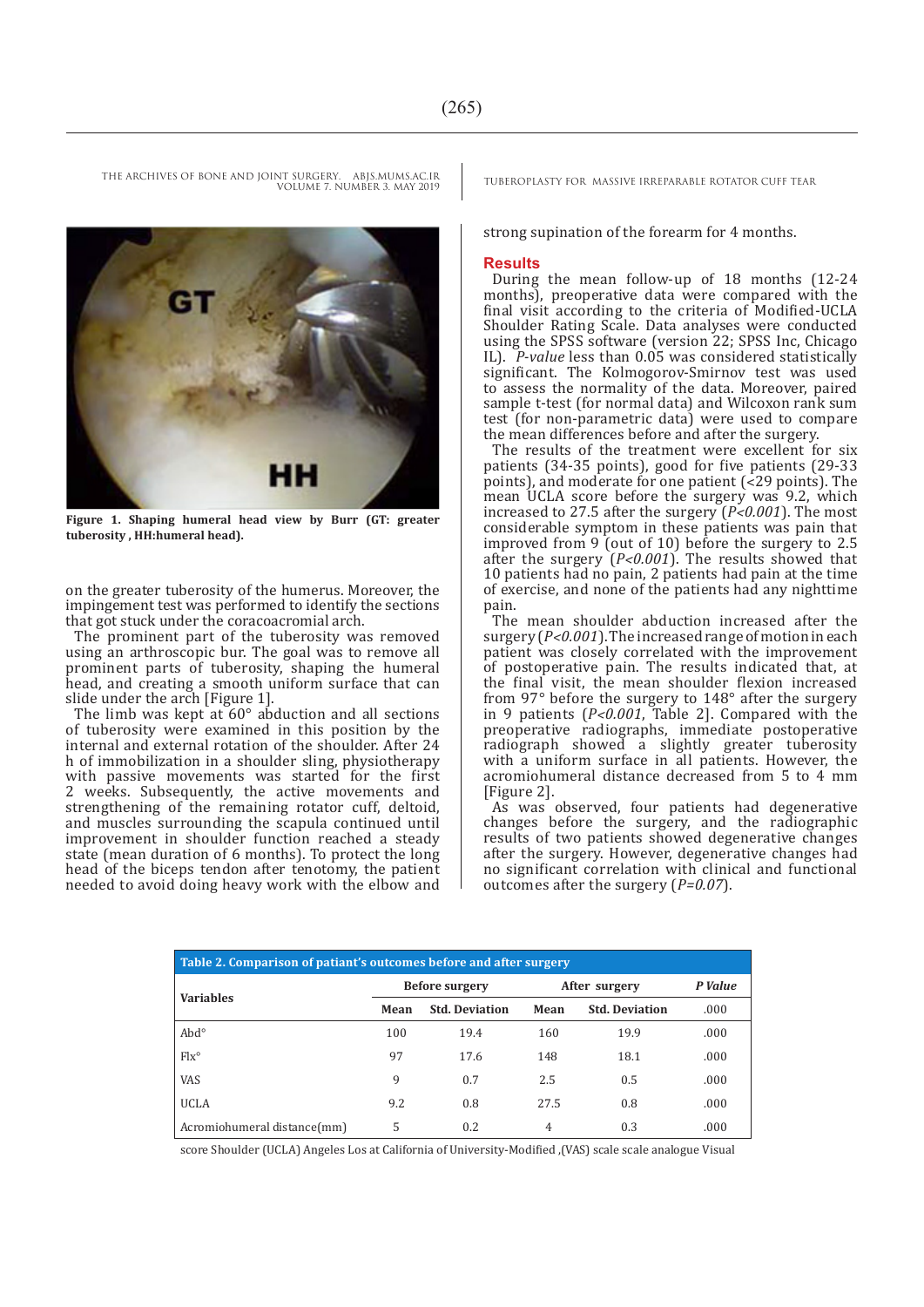VOLUME 7. NUMBER 3. MAY 2019



 **Figure 2. Anterior shoulder X\_ray. A: befor, B: after Tuberoplasty.**

#### **Discussion**

The term massive rotator cuff tear has been widely used to identify very large tears that are particularly difficult to repair. Massive rotator cuff tears occur most often in elderly people and are associated with an uncertain prognosis (15-17). Despite the massive tear, the patient has no pain and has an acceptable performance for a long time. If we try to repair the rupture even partially, there is a high risk of re-rupture due to the improper quality of muscle tissue and extensive fatty degeneration (19). It has been widely accepted that the repair of massive rotator cuff tears is difficult and associated with a high incidence of failure. For the first time, Rockwood et al. employed the debridement methods and decompression for wide and irreparable rotator cuff tears. This method was designed to remove any factor that causes subacromial (SA) impingement, including acromioplasty, removal of coracoacromial ligament, subacromial bursa and remnants of the necrotic tendon. In a 6-year follow-up of 58 patients, there was a significant improvement in most patients regarding pain and range of motion (20).

In another study conducted by Ellman, this procedure was managed arthroscopically through the long-term follow-up of 2-7 years. The obtained results indicated that pain improved significantly in 40 patients; however, this procedure did not improve the range of motion or

THE ARCHIVES OF BONE AND JOINT SURGERY. ABJS.MUMS.AC.IR TUBEROPLASTY FOR MASSIVE IRREPARABLE ROTATOR CUFF TEAR



strength (21).

Ogillvi-Harris et al. emphasized that debridement and decompression should be performed for elderly patients with a low range of activity to reduce pain and improve the range of motion. On the other hand, the repair must be managed in younger patients to restore strength and performance (22).

In a study performed by Wiley, the head of the humerus was dislocated upward in four patients after acromioplasty and removing coracoacromial ligament (23).

Tuberoplasty was introduced for the first time by Fenelin et al as a new surgical procedure. The method was employed for 20 patients with a massive rotator cuff tear, accompanied by preserving the coracoacromial arc and the creation of an acromio-humeral joint. In another study, similar outcomes with arthroscopic method were reported for 23 patients.

In 2010, Verhelst evaluated the subacromial decompression and biceps tenotomy as a valuable method with good results of the mid-term for the treatment of the extensive and irreparable rotator cuff tears. In case this operation failed, reverse shoulder arthroplasty was the alternative approach (24).

Pericles et al. evaluated the effect of the mini-open technique using a tendon-grasping suture on the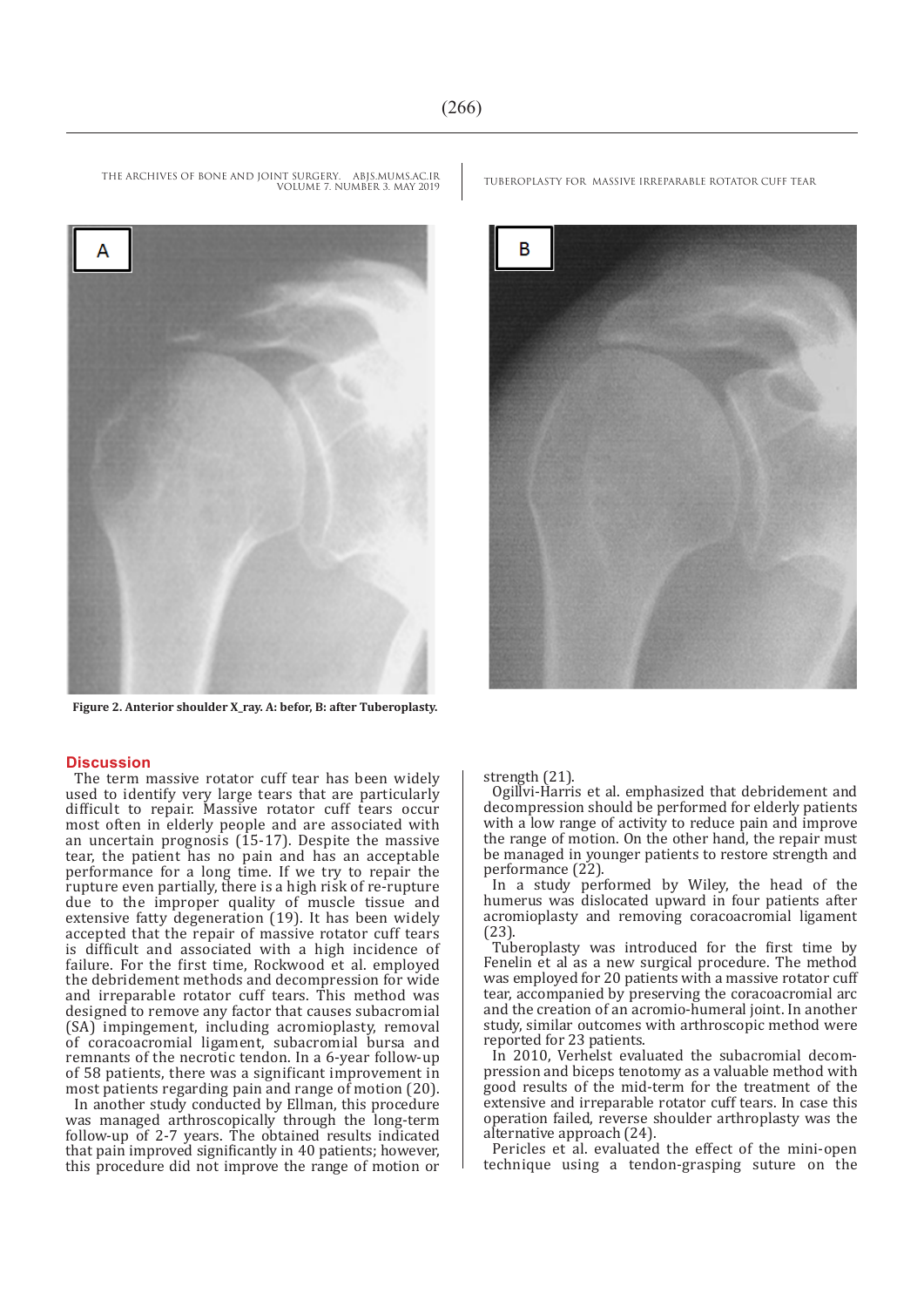> patients with large and massive rotator cuff tears. They suggested that this method can successfully improve large and massive rotator cuff tears and has a satisfactory clinical outcome despite a significant retear rate (25).

> Similar to a study conducted by Fenelin et al., arthroscopic tuberoplasty was introduced in the present study as an appropriate method for irreparable rotator cuff tears in elderly people, especially for nonfunctional rupture. This surgery is easy and quick with minimal side effects and predictable long-term results. This process does not disrupt the shoulder stabilizer factor and creates the smooth surface between the humeral head and the acromion. There is no serious concern about the minor displacement of the humeral head upward after the surgery. In this study, there was a little increase in degenerative changes in this period and it had no effect on clinical and functional outcomes. Some believe that long head biceps tendon should be preserved in rotator cuff tear as a humeral head depressor. However, because that keeping it known as a major cause of pain resistant to treatment and also the retentive effect it is almost nonexistent when we keep coracoacromial arc. Therefore, in case of damage, it is better to performe biceps tenotomy (26).

> Although this study provided groundbreaking findings, it suffered from some limitations, including small sample size, short follow-up, and the lack of control group to perform standard acromioplasty. Therefore, it is

recommended to conduct randomized controlled trials with longer follow-up to investigate the influence of this method.

The short-term results of the current study indicated that large and massive tears can be successfully treated with arthroscopic tuberoplasty. This surgery is an appropriate method for the treatment of this ruptures, especially for elderly people. According to the obtained results of the current study, this method improved performance, range of motion, and pain in the investigated patients.

Fateme Mirzaee MSc

University of Social Welfare and Rehabilitation Sciences, Knee and Sport Medicine Research Center, Milad hospital, Tehran, Iran

Mohammad A. Aslani MD Zohreh Zafarani MD Knee and Sport Medicine Research Center, Milad hospital, Tehran, Iran

Hamidreza Aslani MD

Shahid Beheshti University of Medical Sciences, Knee and Sport Medicine Research Center, Tehran, Iran

#### **References**

- 1. Familiari F, Gonzalez-Zapata A, Ianno B, Galasso O, Gasparini G, McFarland EG. Is acromioplasty necessary in the setting of full-thickness rotator cuff tears? A systematic review. J Orthop Traumatol. 2015; 16(3):167-74.
- 2. Aslani H, Nourbakhsh ST, Zafarani Z, Ahmadi-Bani M, Ananloo ME, Beigy M, et al. Platelet-rich plasma for frozen shoulder: a case report. Arch Bone Jt Surg. 2016; 4(1):90-3.
- 3. Pennington WT, Bartz BA, Pauli JM, Walker CE, Schmidt W. Arthroscopic superior capsular reconstruction with acellular dermal allograft for the treatment of massive irreparable rotator cuff tears: short-term clinical outcomes and the radiographic parameter of superior capsular distance. Arthroscopy. 2018; 34(6):1764-73.
- 4. Rubenis I, Lam PH, Murrell GA. Arthroscopic rotator cuff repair using the undersurface technique: a 2-year comparative study in 257 patients. Orthopa J Sports Med. 2015; 3(10):2325967115605801.
- 5. Kang JR, Sin AT, Cheung EV. Treatment of massive irreparable rotator cuff tears: a cost-effectiveness analysis. Orthopedics. 2017; 40(1):e65-76.
- 6. Castagna A, Garofalo R, Maman E, Gray AC, Brooks

EA. Comparative cost-effectiveness analysis of the subacromial spacer for irreparable and massive rotator cuff tears. Int Orthop. 2018; 43(2):395-403.

- 7. Gerber C, Fuchs B, Hodler J. The results of repair of massive tears of the rotator cuff. J Bone Joint Surg Am. 2000; 82(4):505-15.
- 8. Burkhart SS. Arthroscopic treatment of massive rotator cuff tears. Clinical results and biomechanical rationale. Clin Orthop Relat Res. 1991; 267(1):45-56.
- 9. Song L, Miao L, Zhang P, Wang WL. Does concomitant acromioplasty facilitate arthroscopic repair of fullthickness rotator cuff tears? A meta-analysis with trial sequential analysis of randomized controlled trials. Springerplus. 2016; 5(1):685.
- 10.Fenlin JM Jr, Chase JM, Rushton SA, Frieman BG. Tuberoplasty: creation of an acromiohumeral<br>articulation-a treatment option for massive, treatment option for massive, irreparable rotator cuff tears.  $\int$  Shoulder Elbow Surg. 2002; 11(2):136-42.
- 11.Scheibel M, Lichtenberg S, Habermeyer P. Reversed arthroscopic subacromial decompression for massive rotator cuff tears. J Shoulder Elbow Surg. 2004; 13(3):272-8.
- 12.Austin L, Chang ES, Zmistowski B, Nydick J, Lazarus M.